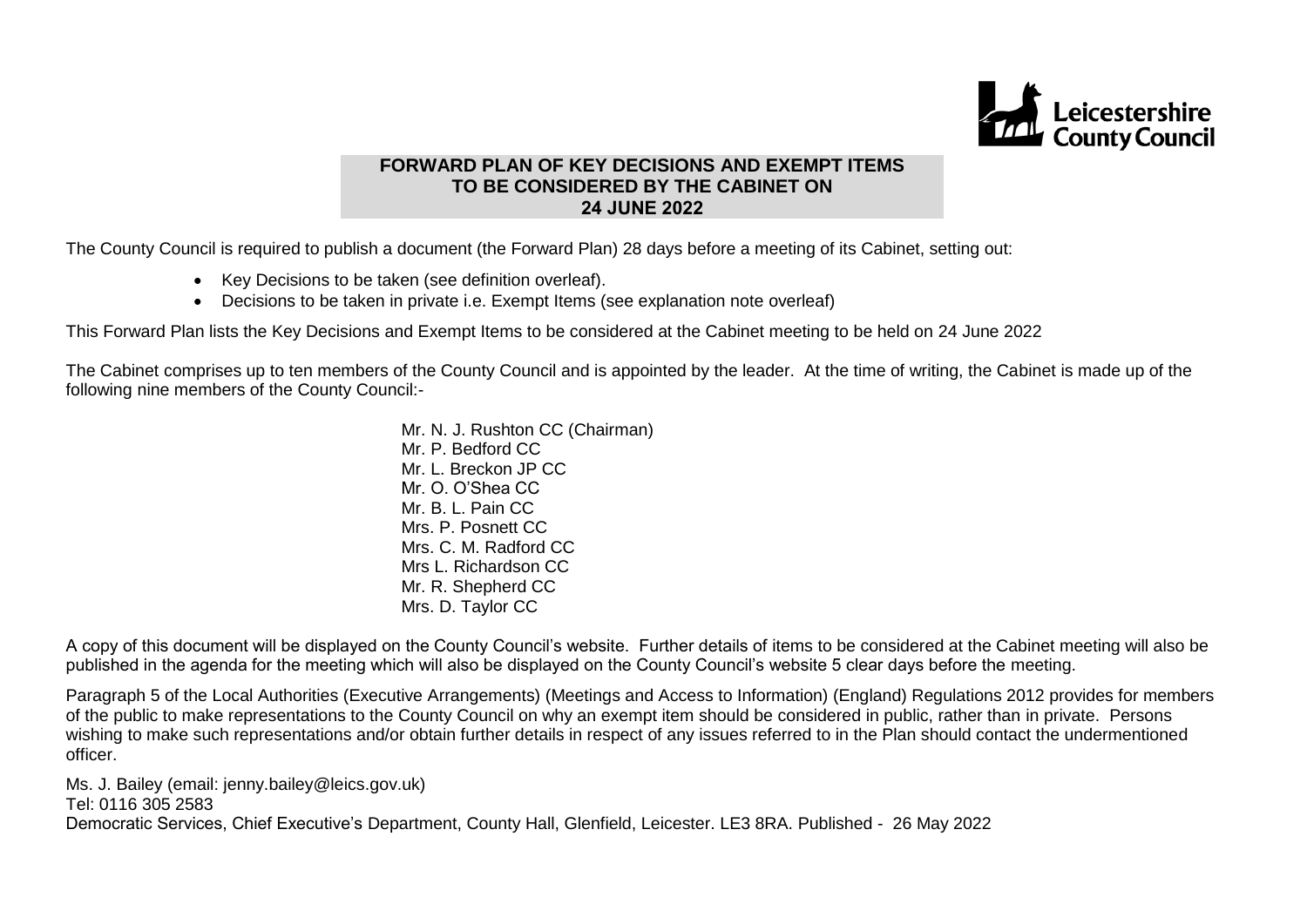# **Key Decisions**

In the Local Authorities (Executive Arrangements) (Meetings and Access to Information) (England) Regulations 2012 a "key decision" means an executive decision, which is likely -

(a) to result in the relevant local authority incurring expenditure which is, or the making of savings which are, significant having regard to the relevant local authority's budget for the service or function to which the decision relates; or .

(b) to be significant in terms of its effects on communities living or working in an area comprising two or more wards or electoral divisions in the area of the relevant local authority.

# **Categories of Exempt Information**

Schedule 12A (Access to Information: Exempt Information) of the Local Government Act 1972 lists the following categories of Exempt Information.

*[NOTE – All categories are subject to the application of a public interest test – see paragraph 10.]*

- 1. Information relating to any individual.
- 2. Information which is likely to reveal the identity of an individual.
- 3. Information relating to the financial or business affairs of any particular person (including the authority holding that information).
- 4. Information relating to any consultations or negotiations, or contemplated consultations or negotiations, in connection with any labour relations matter arising between the authority or a Minister of the Crown and employees of, or office holders under, the authority.
- 5. Information in respect of which a claim to legal professional privilege could be maintained in legal proceedings.
- 6. Information which reveals that the authority proposes
	- (a) to give under any enactment a notice under or by virtue of which requirements are imposed on a person; or
	- (b) to make an order or direction under any enactment
- 7. Information relating to any action taken or to be taken in connection with the prevention, investigation or prosecution of crime.

### **Public Interest Test – Paragraph 10**

**The above information is only exempt information if and so long as, in all the circumstances of the case, the public interest in maintaining the exemption outweighs the public interest in disclosing the information.**

### Town and Country Planning

Information is not exempt information if it relates to proposed development for which the local planning authority may grant itself planning permission pursuant to regulation 3 of the Town and Country Planning General Regulations 1992.